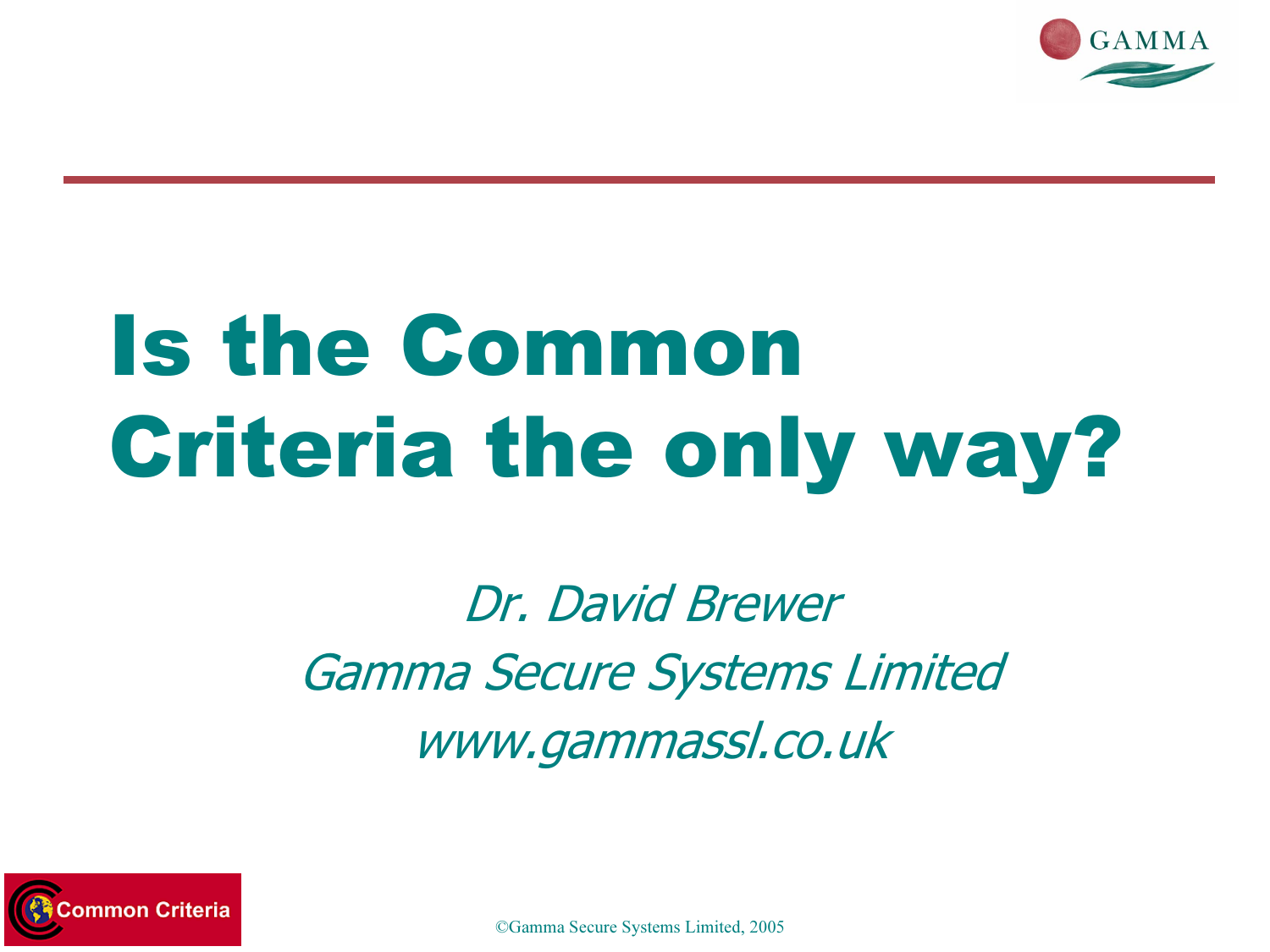

### Agenda

#### **History:**

-CC and predecessors -Information security management -Accountancy standards

- **Pick up practical experience on the way**
- **Example 2 Commonality and differences**
- Conclusions and lessons the CC could learn

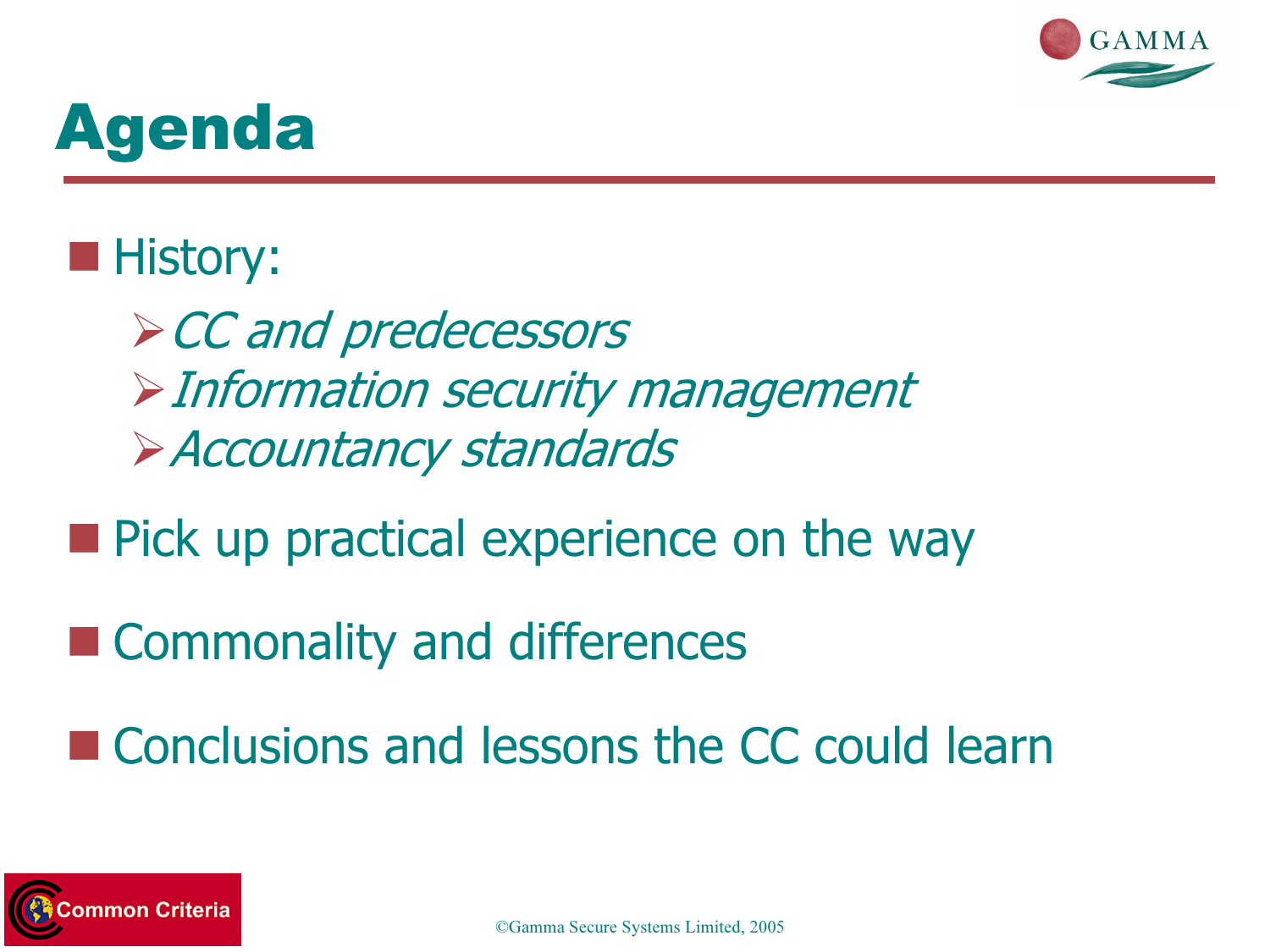

## History of CC and predecessors

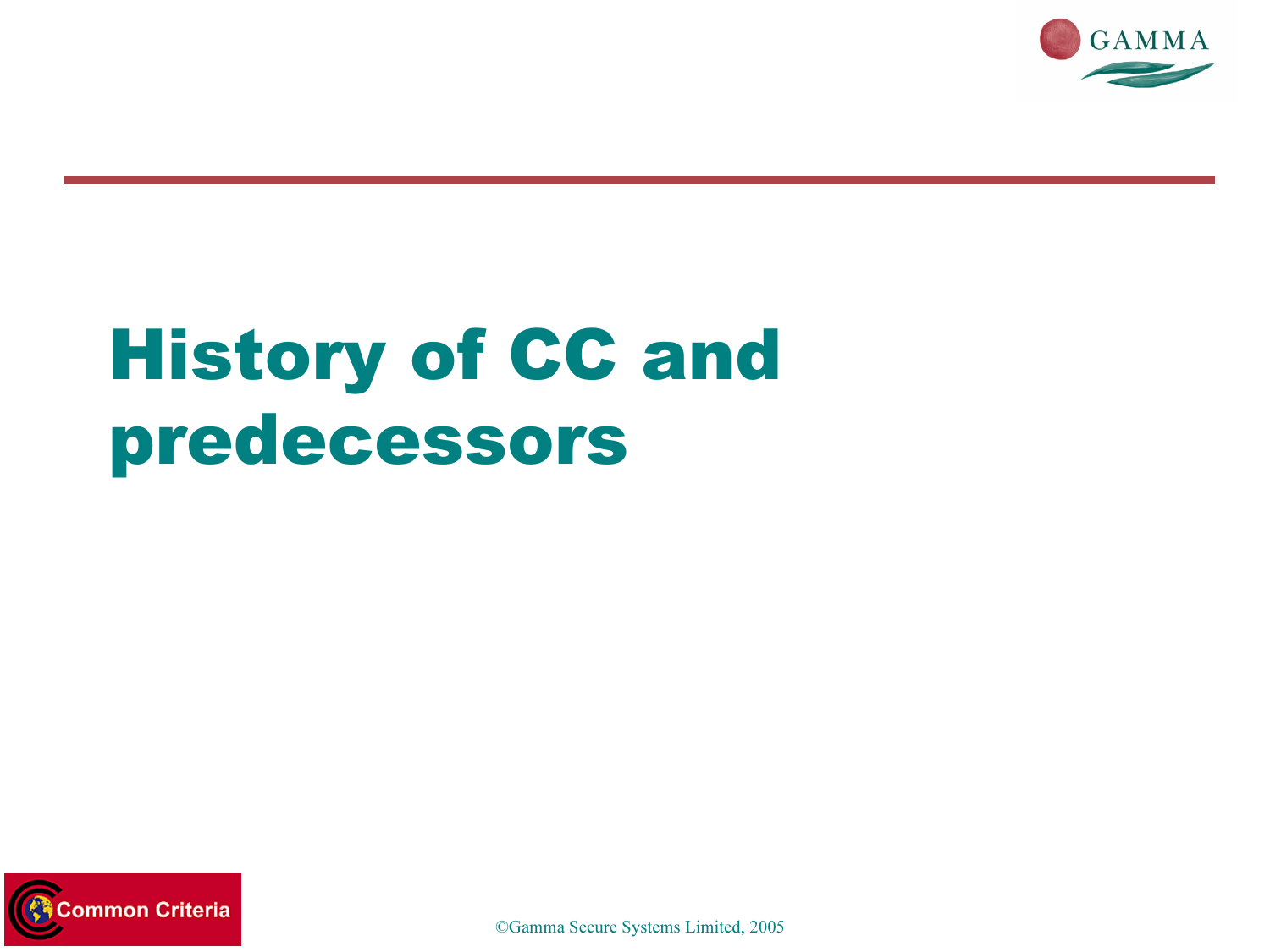



1985

**Service Service**  Mid 1970's paradigm (mainframes, dumb terminals etc., Cold War threat)

- **Service Service**  Computer security not the same as communications security
- **Service Service**  Genre: government confidentiality, so security (basically) = access control
- **Enforce security (reference monitor concept)**
- Orange Book is a set of functional specifications, ranked by assurance (get it right)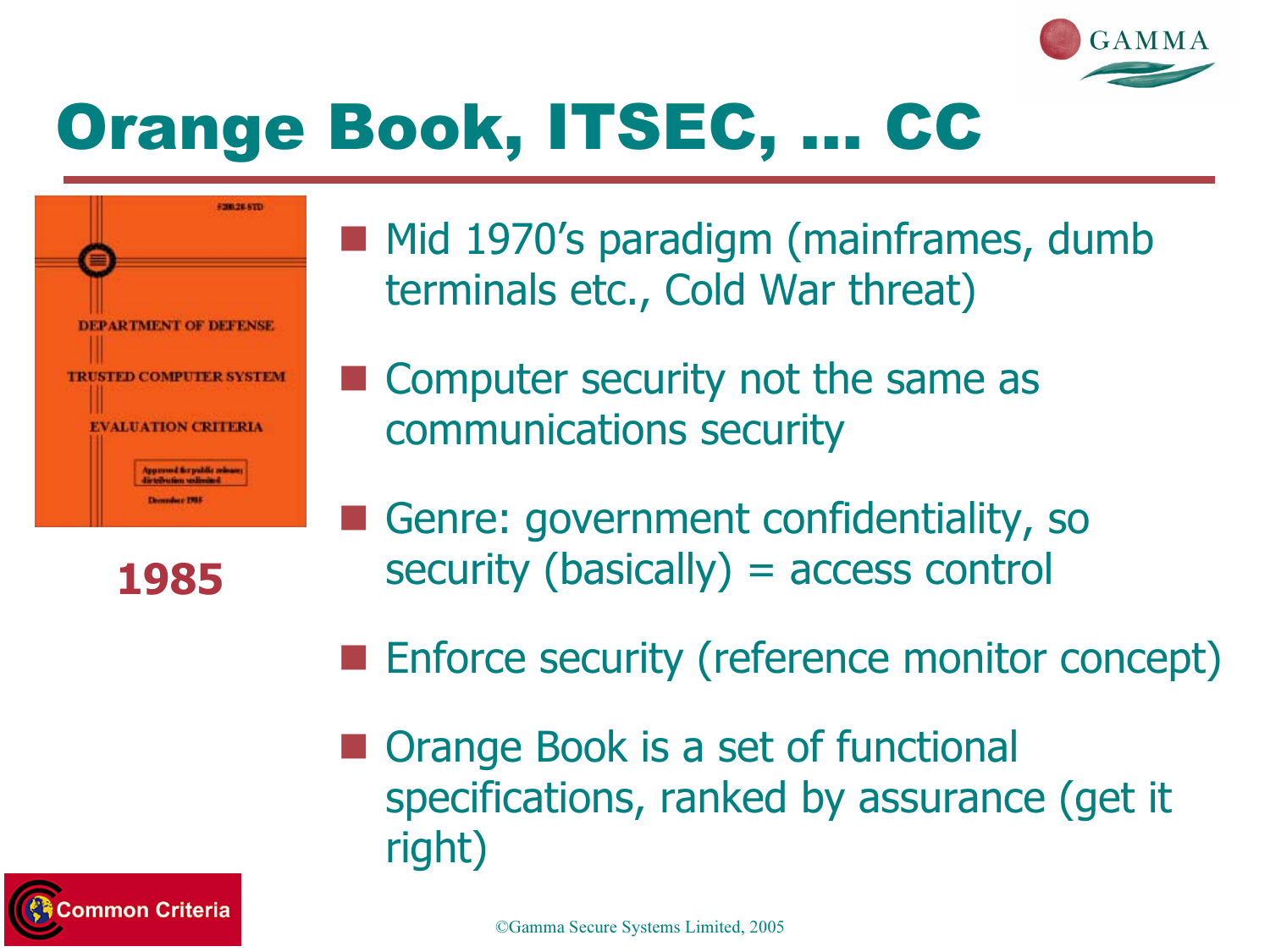

- **Mid 1980's paradigm**
- Computer security and communications security have become information security
- **Service Service** Genre: any aspect of IT security

1991

- **ITSEC is a set of assurance specifications,** free-form functionality (but had a "claims language")
- Same product assurance paradigm

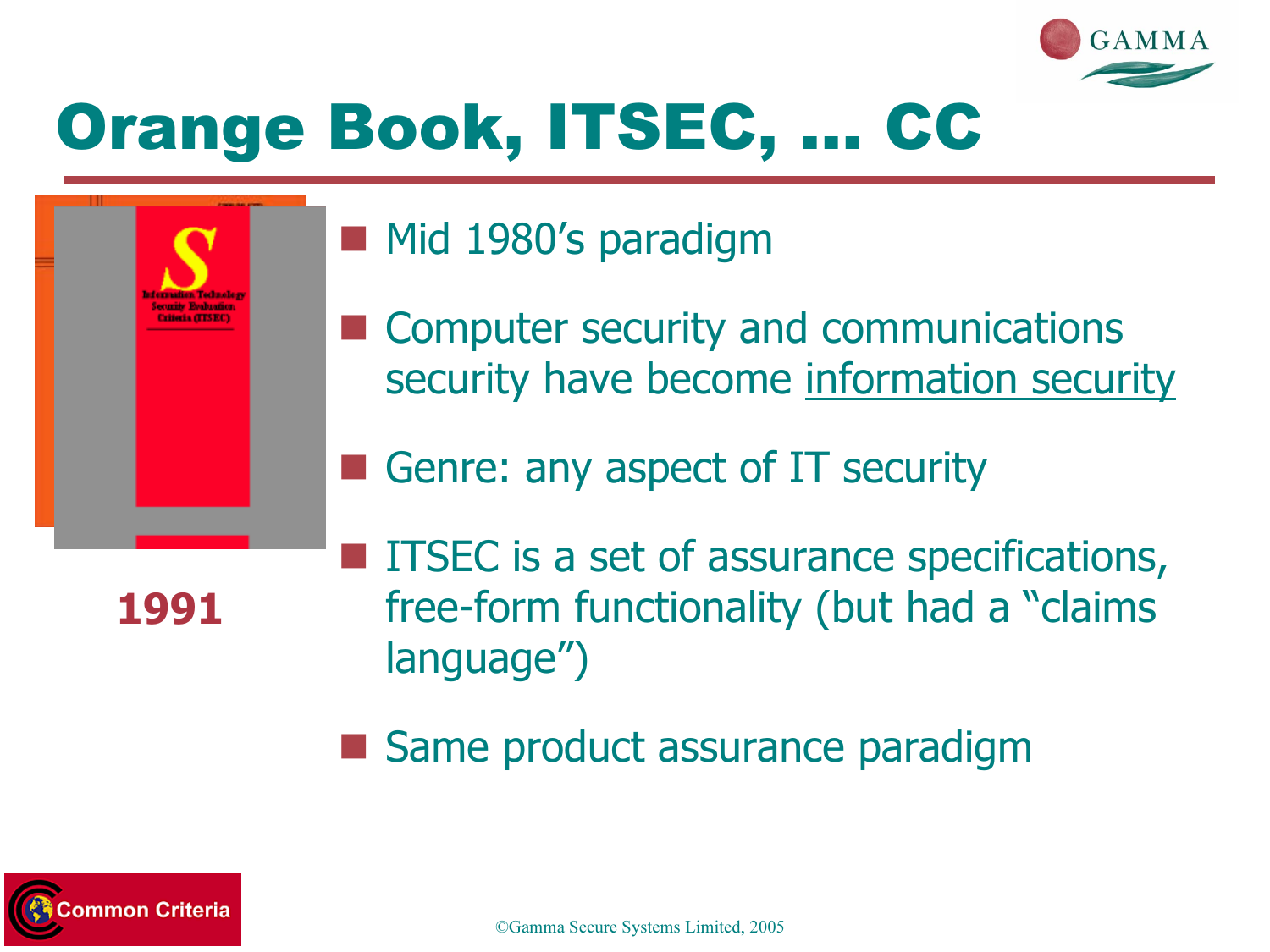



- **US response to ITSEC**
- An Orange Book generation machine
- **Never used**

1992

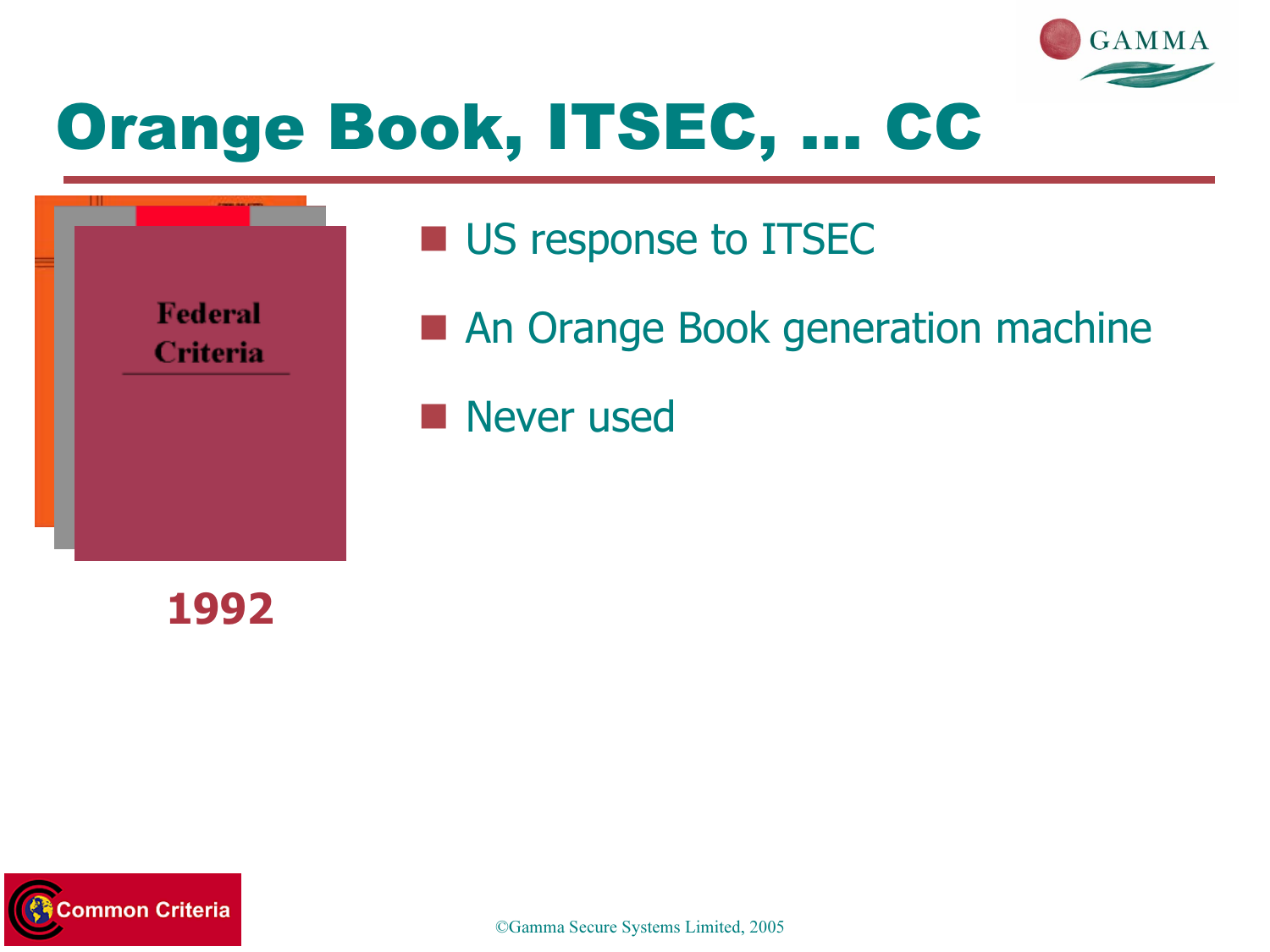



#### ■ Canadian response to Orange Book

**Proposed a catalogue of security** functionality

#### 1993

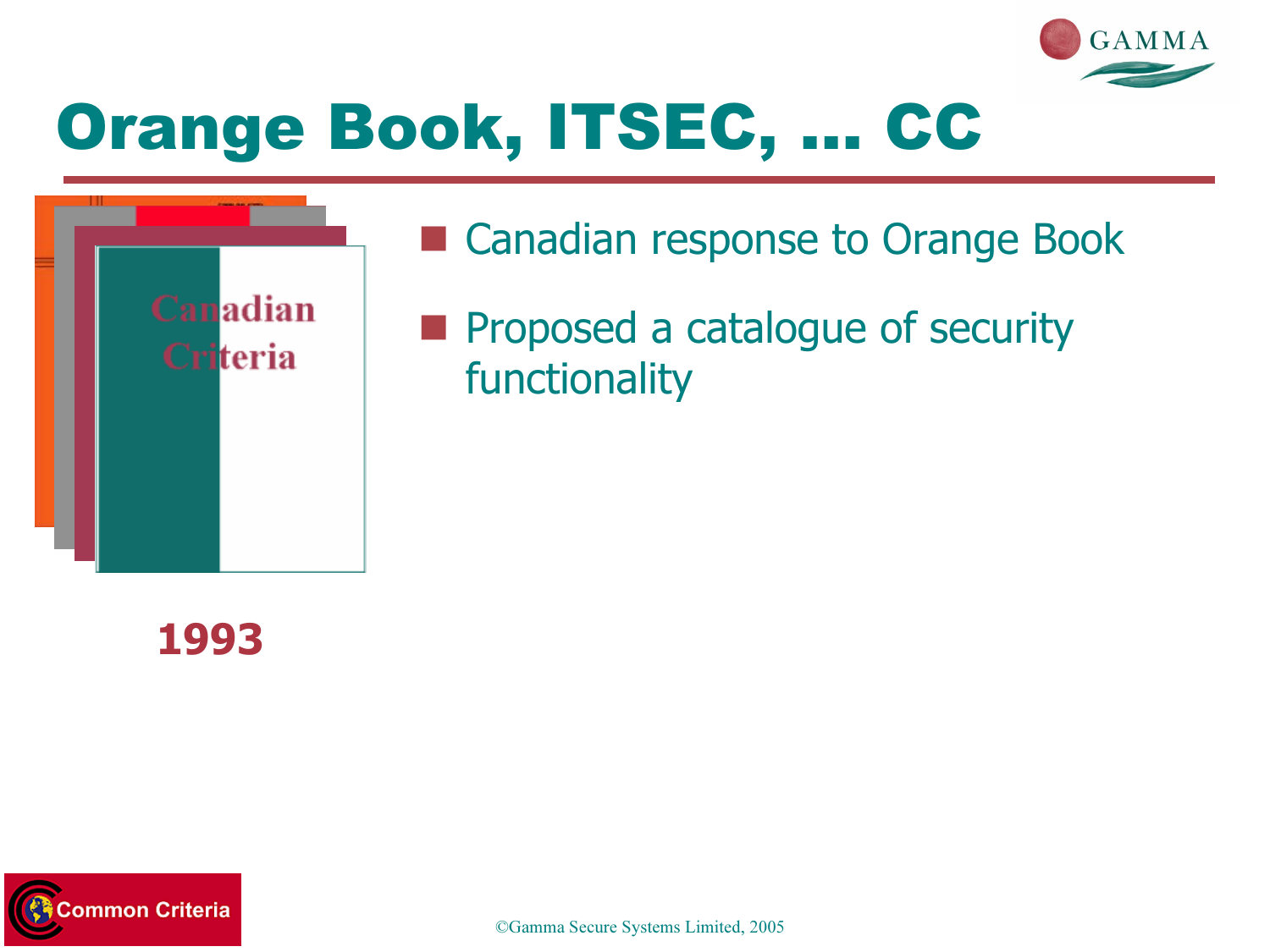



**Version 1.0 1996** 

1996, …

- **Service Service**  Catalogues of security functionality and assurance components
- **Bias towards confidentiality and ability** to enforce security is still there
- Some integrity and availability but not so as well developed
- **Original assurance paradigm remains** (i.e. development assurance)

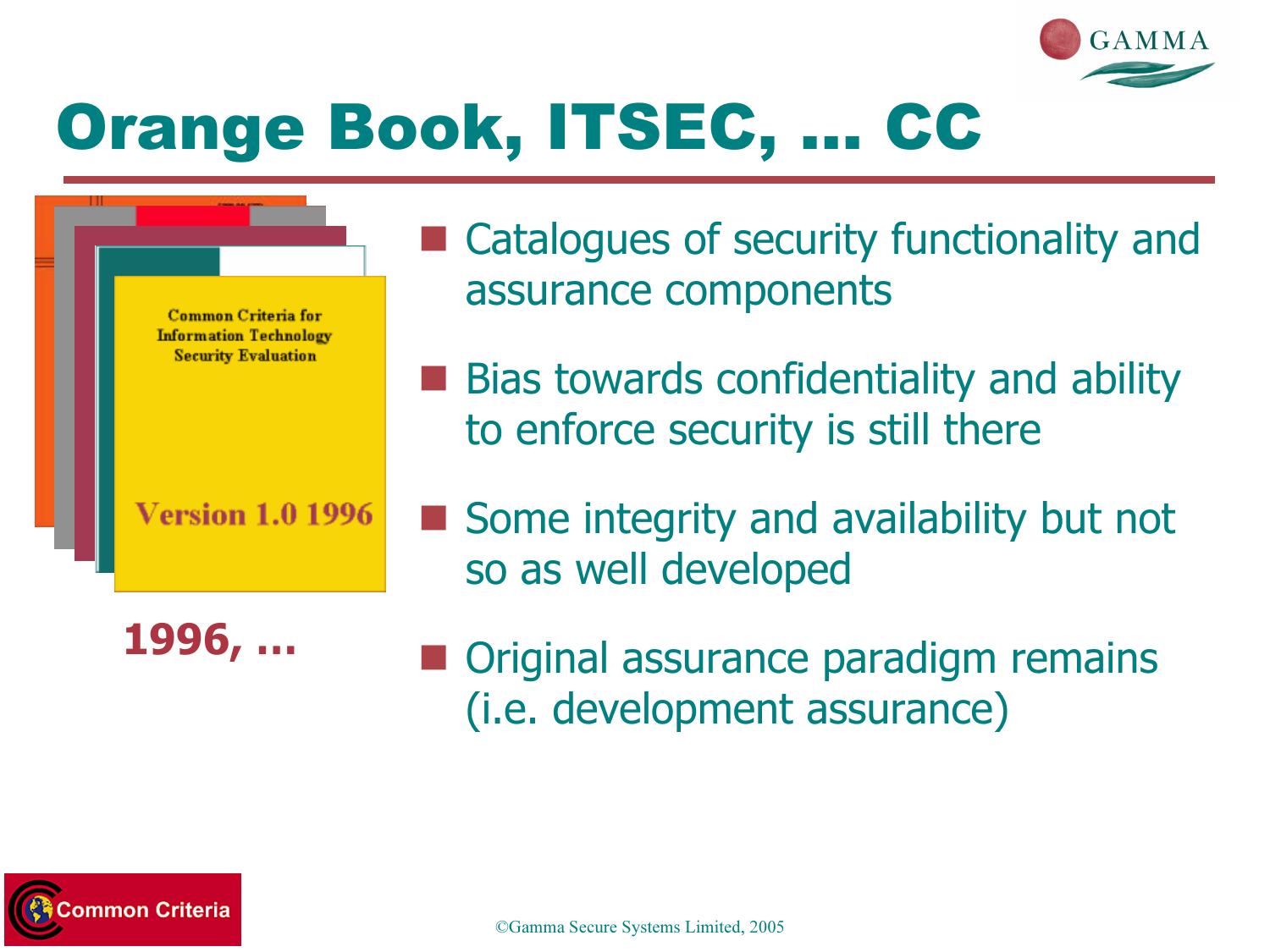

## Vendor/User Experiences



#### Software Engineering

 Discipline of assurance requirements: -Improved an already good development environment -Ultimate in configuration management, i.e., certificate maintenance-Outright improvement in product quality (ISO 9001)

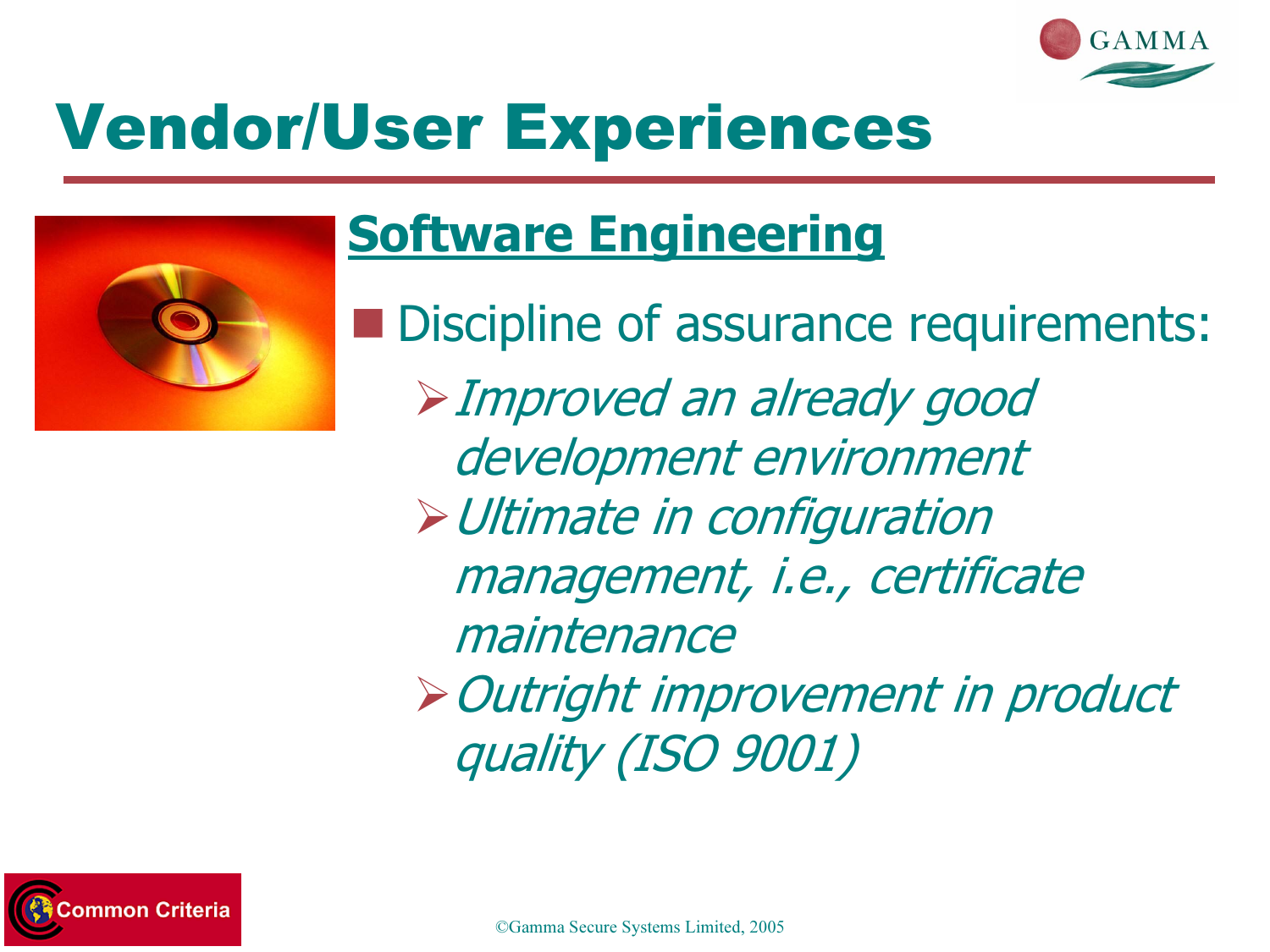

## Vendor/User Experiences



#### Market Penetration

Sudden take-up of ITSEC in 1994/5



#### **The Law of Leadership** (2.5 years advantage for a US vendor)

**Enforcement helps if enforcer pays** 

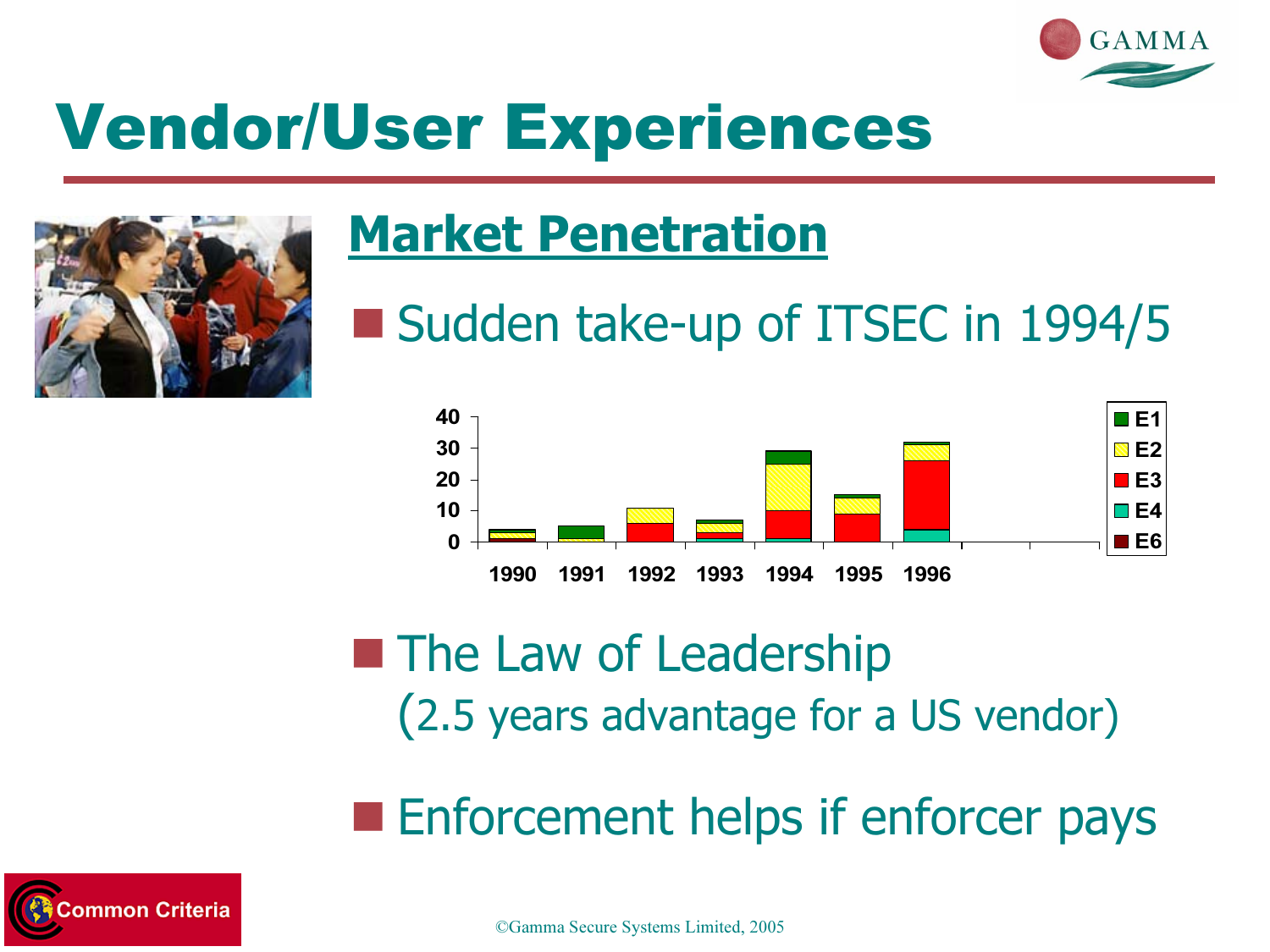

## Vendor/User Experiences



#### Problems

- **Time and cost, validity/scope of certification**
- **Mutual recognition: "evaluate once, approve** everywhere" – did not work for smart cards
- **APIs Just not evaluated and are needed** where product provides "take-it or leave-it" services to applications
- **Service Service Composition**
- Who on earth understands it?

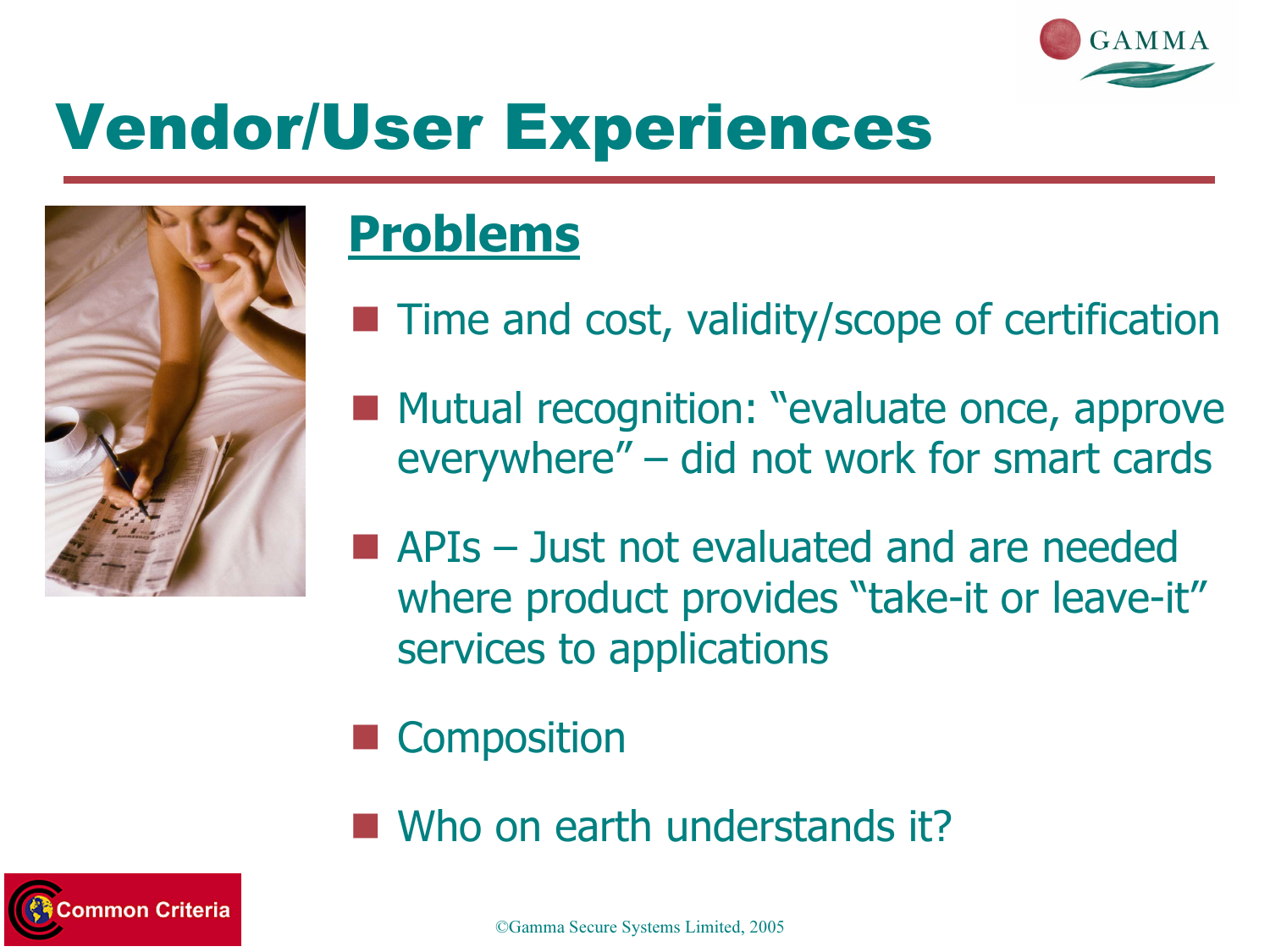

## History of information security management and accountancy standards

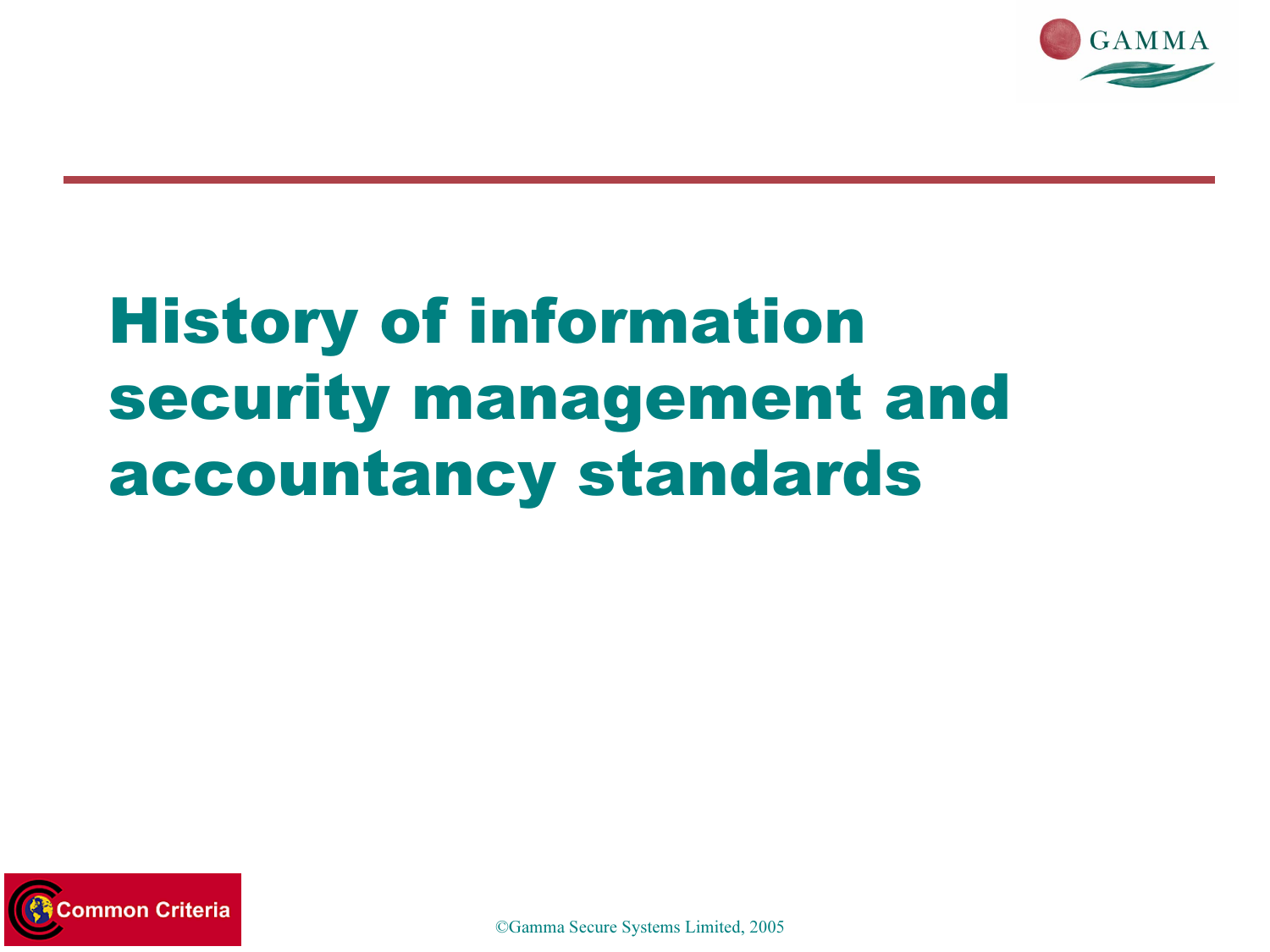

#### Information Security Management

- Roots in IT management community (I4, ISF, BS 7799-1 (now ISO/IEC 17799:2005)
- **Guidelines for IT managers**
- Led to development of management system standards (i.e., BS 7799-2:2002, proposed to be ISO/IEC 27001)
- Same ilk as ISO 9001/14001, i.e., part of internal control

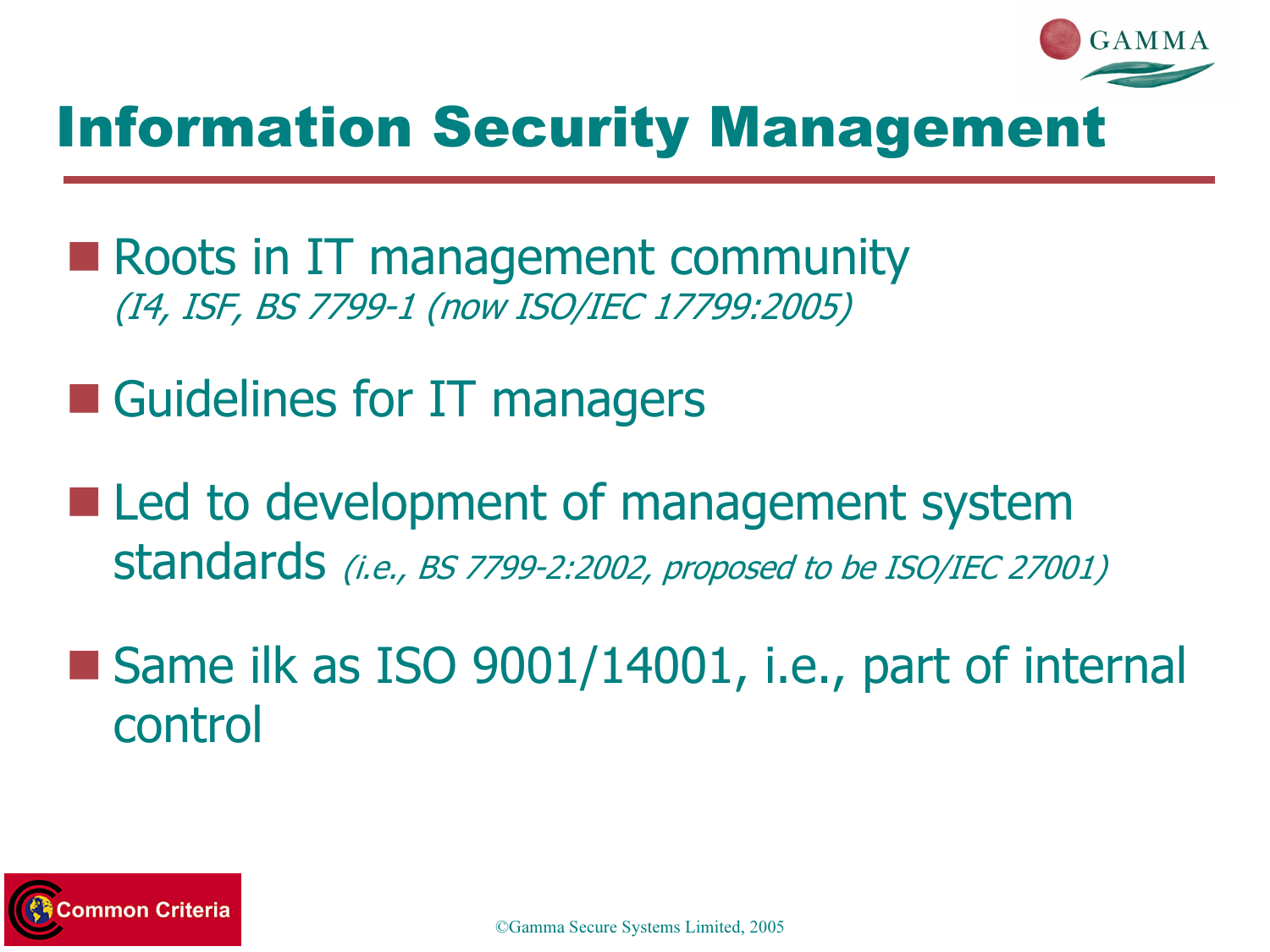

## Accountancy Standards

- Book keeping, accounts preparation
- Auditing standards (e.g. substantive audit techniques for detecting fraud)
- Genre: "detect the event in sufficient time to do something positive about it":
	- -E.g. double entry book keeping -Systems are designed to find errors quickly
- Accountancy Institutes have criteria for evaluating financial software packages

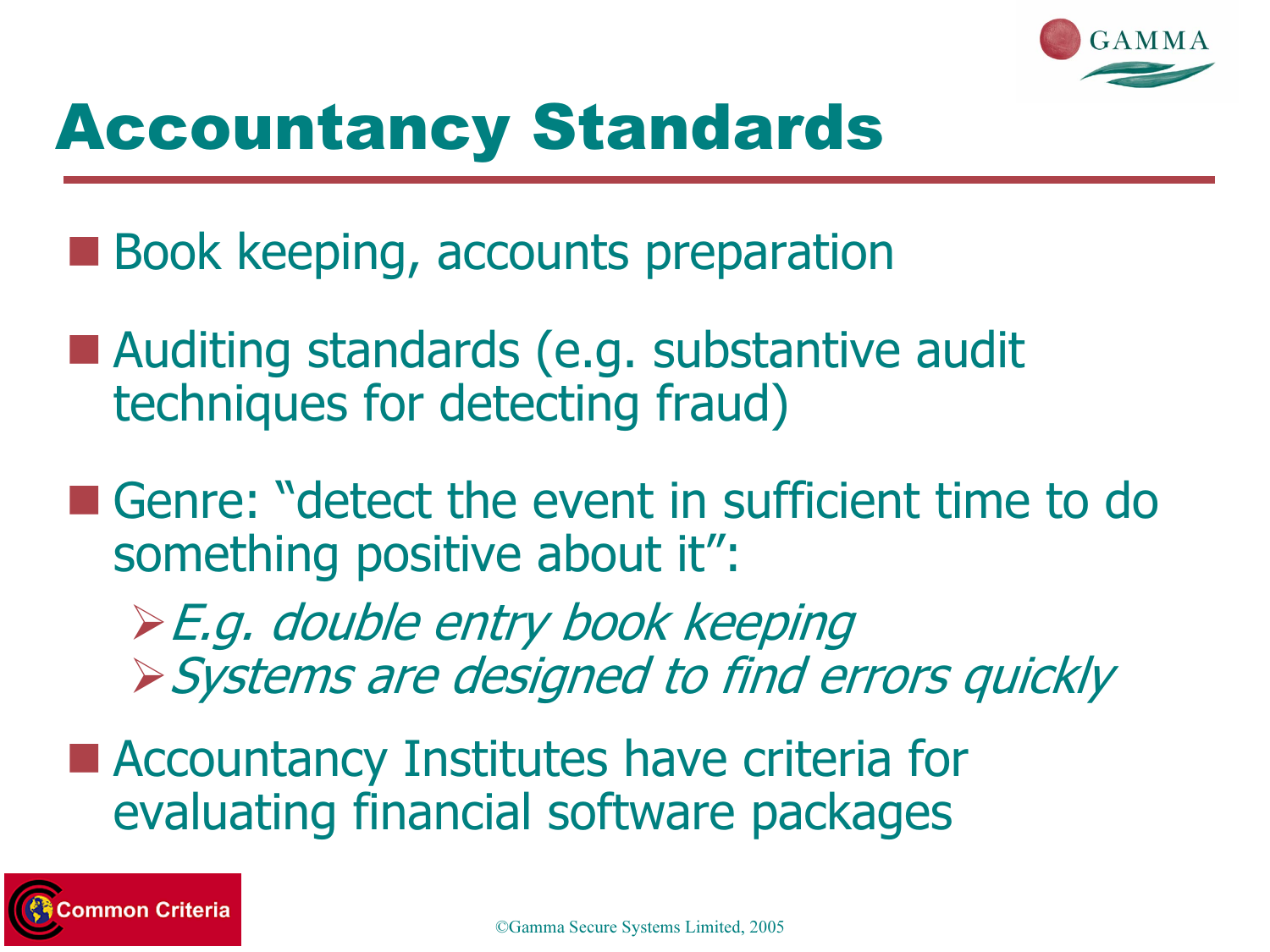

## Commonality, differences

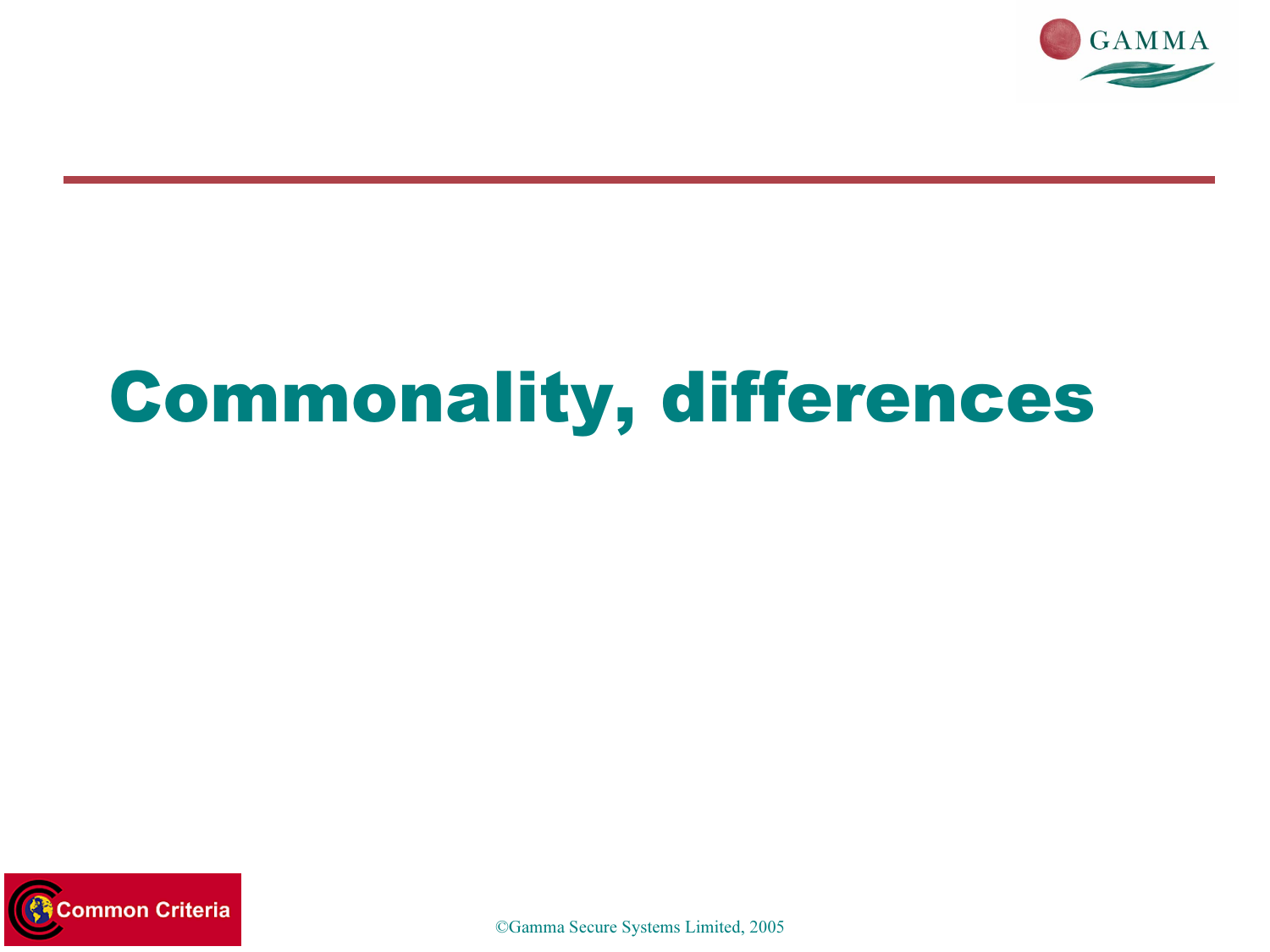

## Commonality and Differences

- All are concerned with information security
- CC: IT security (predominantly platforms), biased towards confidentiality and prevention
- **ISM: Covers more than just IT, embraces the** Deming Cycle (Plan-Do-Check-Act)
- Accountancy: Financial applications, emphasis on detection, not prevention

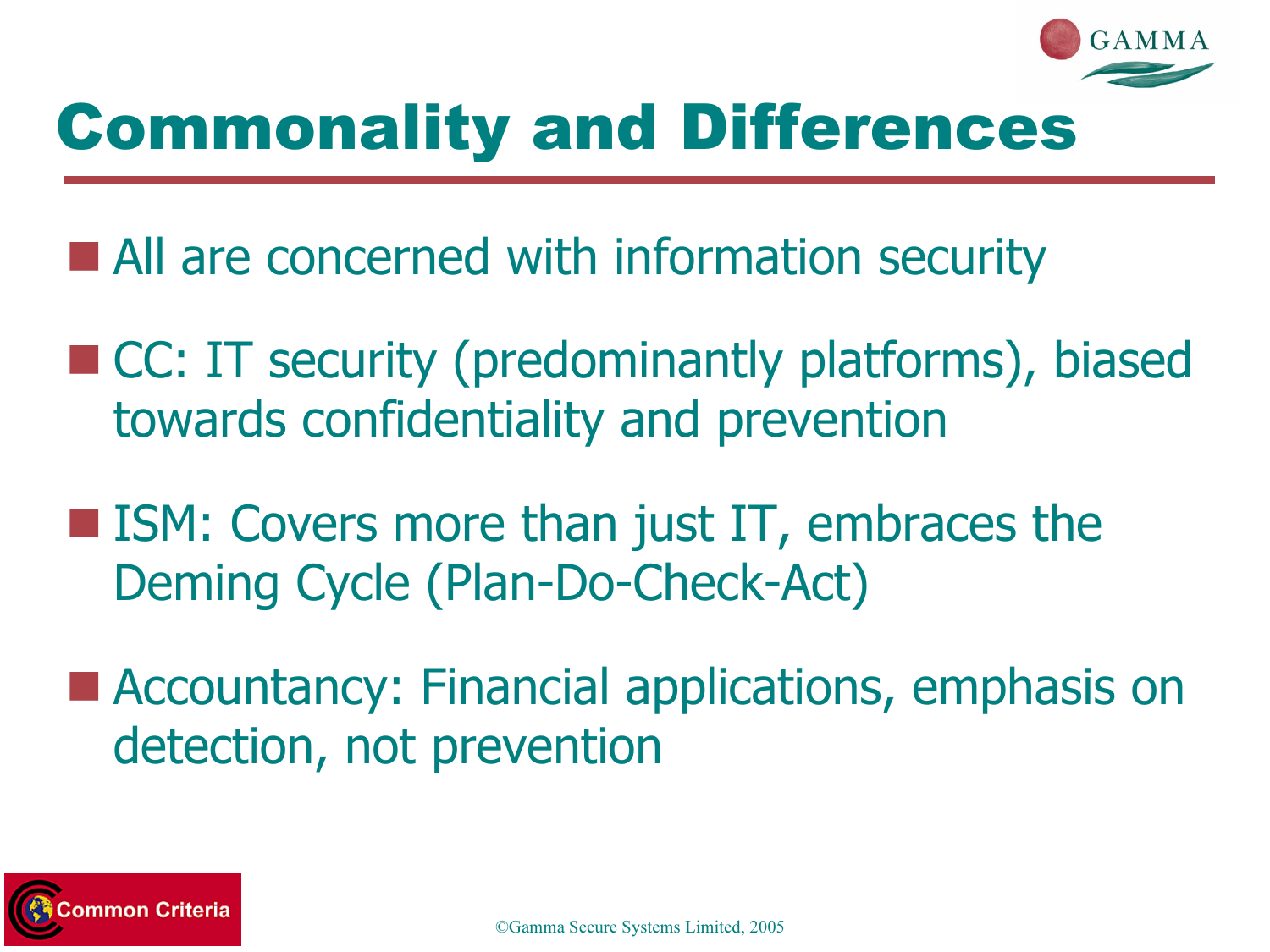

## Conclusions and lessons the CC could learn

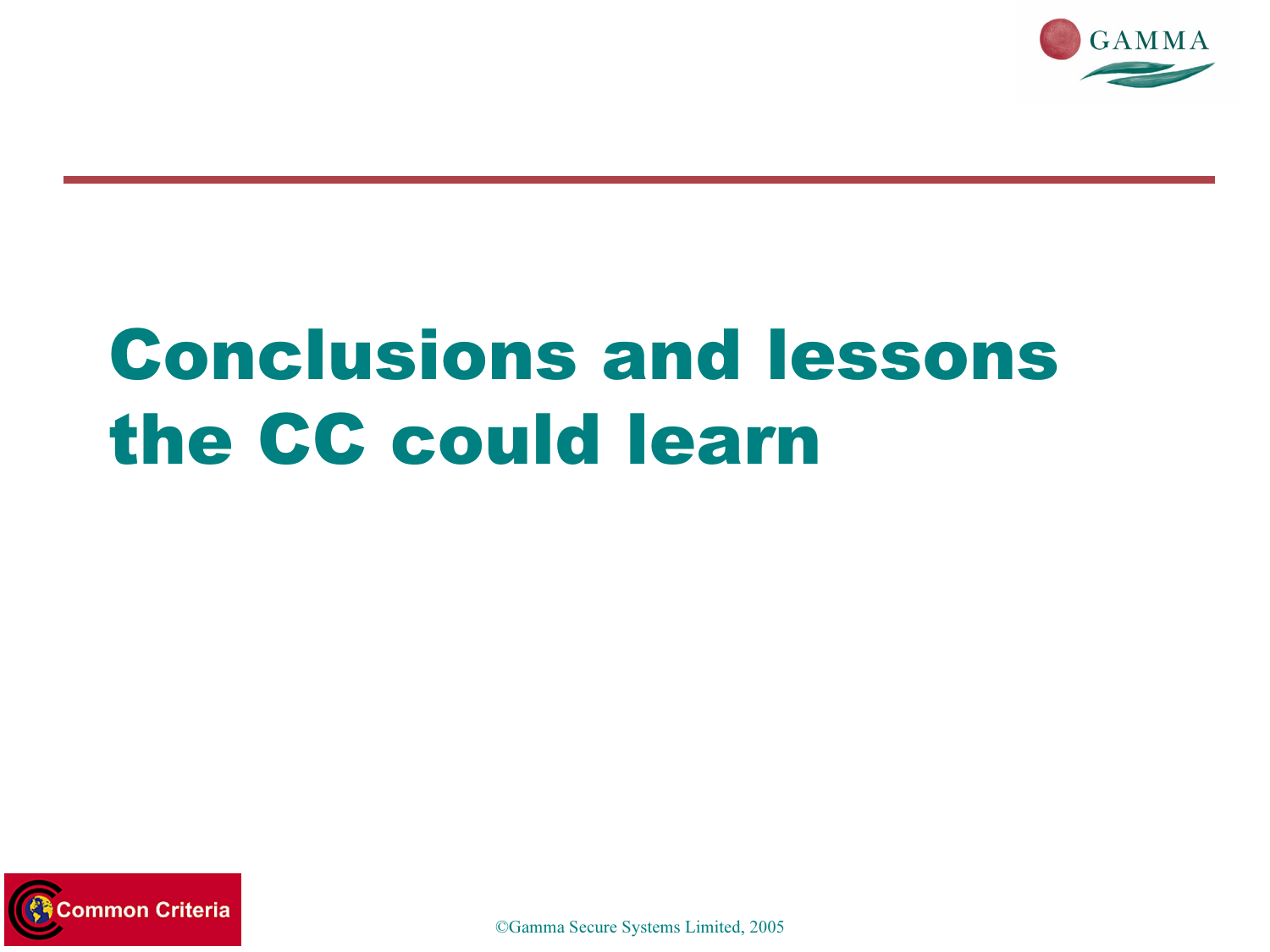

### Conclusions

- Different standards have approached the problem [information security] from different directions
- Each standard shows any given problem in a different light
- **All standards have their use**

**In general use an appropriate combination of** standards

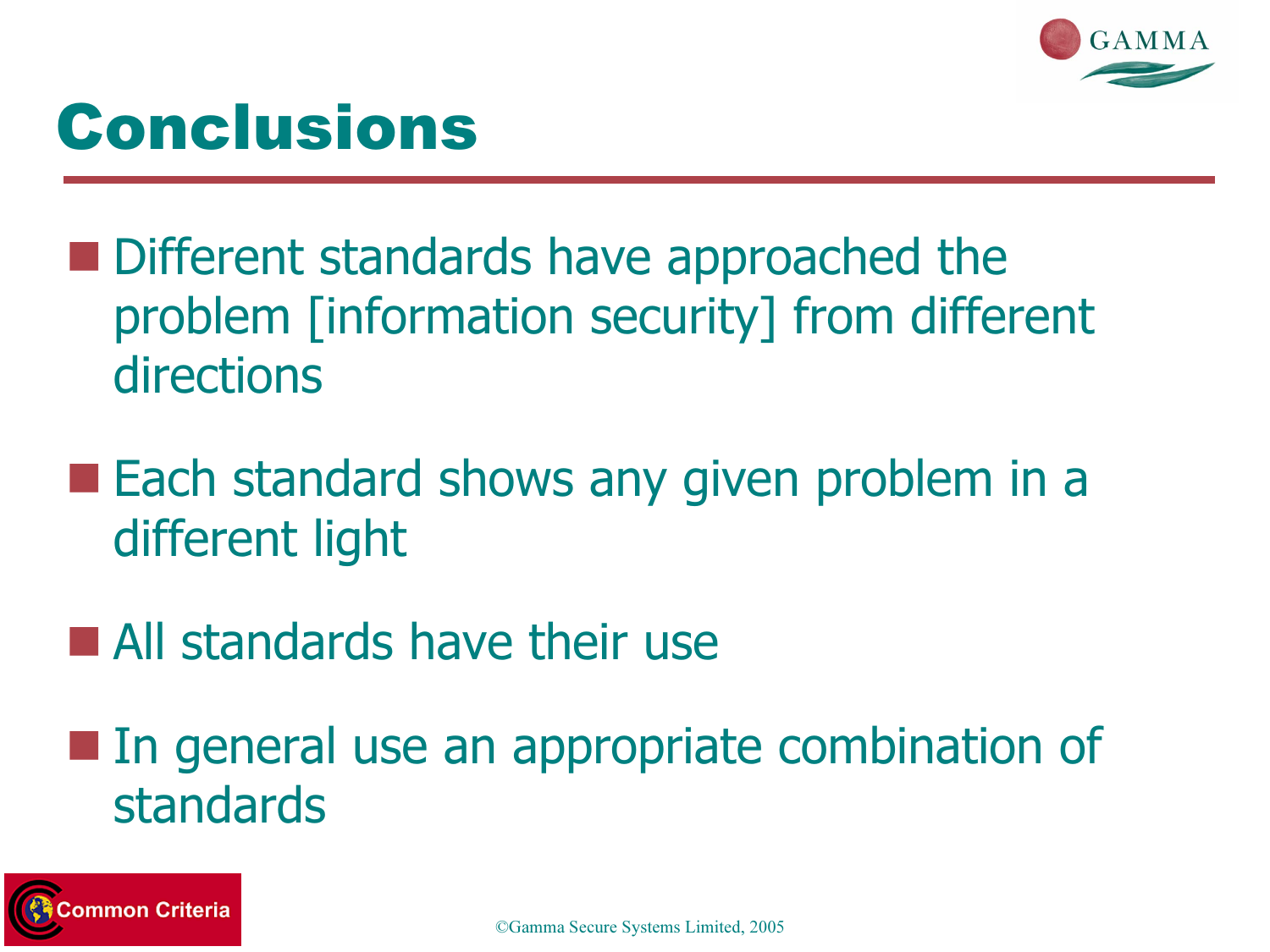

## **Suggestion**

## (for increasing market)

■ ICCC4 recommended keeping CC and ISMS separate: -Absolutely correct, but -ISO/IEC 17799 is a catalogue of SFRs & SARs -E.g. ISO/IEC TR 19791 (Operational System Evaluation)  $\triangleright$  Could do more regarding applications (start with APIs)

in<br>List Bring in the concept of time-to-detect (see ICCC5)

Increase CC's utility in financial applications